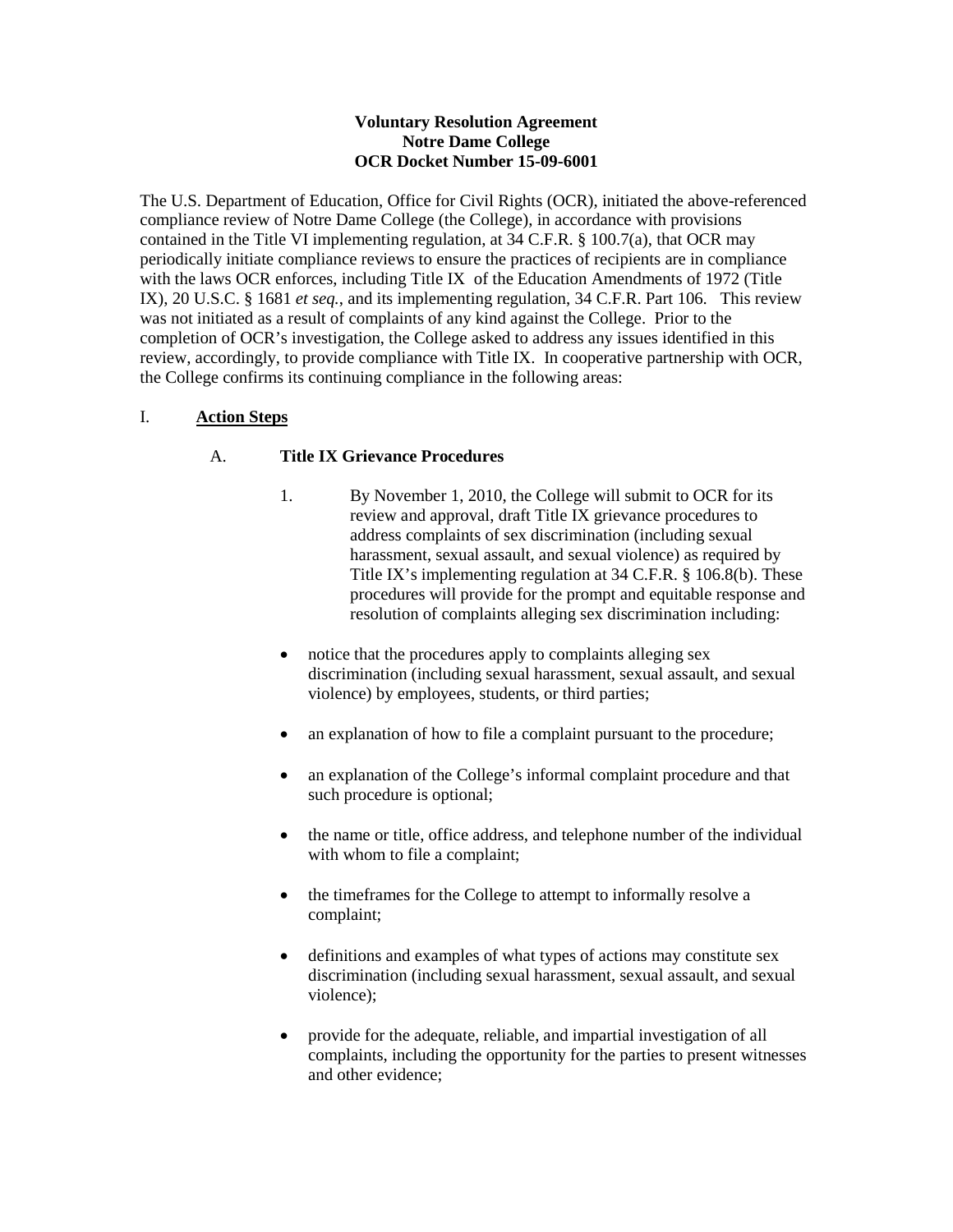Page 2 – Voluntary Resolution Agreement - Notre Dame College - OCR Docket #15-09- 6001

- timeframes for the major stages of the investigation, with a provision indicating that the College will comply with law enforcement requests for cooperation and such cooperation may require the College to temporarily suspend the fact-finding aspect of a Title IX investigation while the law enforcement agency is in the process of gathering evidence and that the College will promptly resume its Title IX investigation as soon as notified by the law enforcement agency that it has completed the evidence gathering process, which typically takes three to ten calendar days, although the delay in the College's investigation may be longer in certain instances;
- the College will implement appropriate interim steps during the law enforcement agency's investigation period to provide for the safety of the victim(s) and the campus community and the avoidance of retaliation;
- the College will ensure that the victims are aware of their Title IX rights and available resources, such as counseling, the local rape crisis center; and their right to file a complaint with a local law enforcement agency
- an assurance that the College will keep the complaint and investigation confidential to the extent possible;
- written notification to the parties of the outcome of the complaint;
- notice of the opportunity for the parties to appeal the findings;
- an assurance that the appeal will be conducted in an impartial manner by an impartial decision-maker;
- an assurance that the College will take steps to prevent recurrence of any discrimination, with examples of the range of possible disciplinary sanctions and the types of remedies available to address the discriminatory effects on victims and others; and
- a statement that Title IX prohibits retaliation against any individual who files a complaint under Title IX or participates in a complaint investigation.
- 2. Within 45 calendar days of written notification from OCR that the revised grievance procedures developed in accordance with item #1 above are consistent with Title IX requirements, the College will adopt and implement the procedures and will provide all students and employees with electronic or written notice regarding the new grievance procedures for resolving Title IX complaints together with information on how to obtain a copy of the grievance procedures. The College, at a minimum, will make this notification through the College's website, electronic mail messages to employees and students, as well as by any other additional means of notification the College deems effective to ensure that the information is widely disseminated.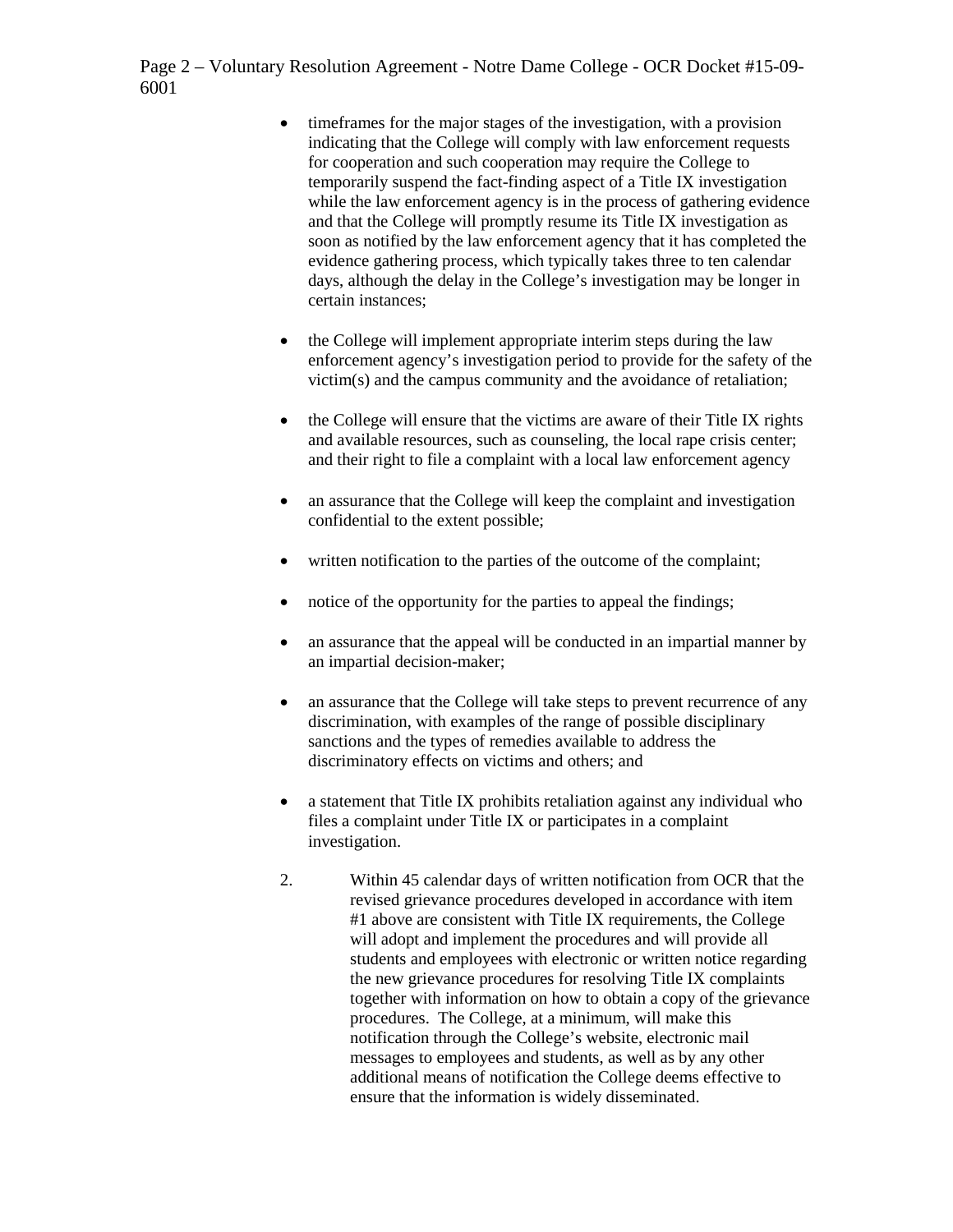Page 3 – Voluntary Resolution Agreement - Notre Dame College - OCR Docket #15-09- 6001

### B. **Notice of Nondiscrimination**

- 1. By November 1, 2010, the College will draft and submit to OCR for review a notice of nondiscrimination pursuant to 34 C.F.R. § 106.9, which will notify students, employees, and other relevant persons that it does not discriminate on the basis of sex in the education programs or activities that it operates and that it is required by Title IX not to discriminate in such a manner. Additionally, the notice will state that the requirement not to discriminate in the College's education programs and activities extends to employment with and admission to the College and that inquiries concerning the application of Title IX may be referred to the Title IX Coordinator. The policy shall include the name or title, office address, and telephone number for the College's Title IX Coordinator. The College will publish this information consistent with the requirements of Title IX at 34 C.F.R. § 106.9.
- 2. Within 45 calendar days of written notification from OCR that the College's notice of nondiscrimination complies with Title IX, the College will ensure that, to the extent required by Title IX at 34 C.F.R. § 106.9, each of its electronic and printed publications of general distribution that provide information to employees and students about College services and policies contain the notice of nondiscrimination. Inserts may be used pending reprinting of these publications.

## **C. Title IX Coordinator**

- 1. By November 1, 2010, the College will designate an employee to coordinate the College's efforts to comply with Title IX and will publish this individual's name or title, office address, and telephone number consistent with the requirements of Title IX at 34 C.F.R. § 106.8(a).
- 2. By December 15, 2010, the College will develop a training program for the employee designated to coordinate the College's efforts to comply with Title IX, including the investigation of complaints filed by students, staff, and faculty. The training will cover the investigation of Title IX complaints filed by students, staff, and faculty and the responsibility of the Title IX Coordinator to regularly develop and participate in activities designed to raise awareness in the campus community about sex discrimination (including sexual harassment, sexual assault, and sexual violence), the existence of OCR and its responsibility to enforce Title IX, and the College's policies and procedures regarding such matters.

## D. **Coordination with Local Law Enforcement**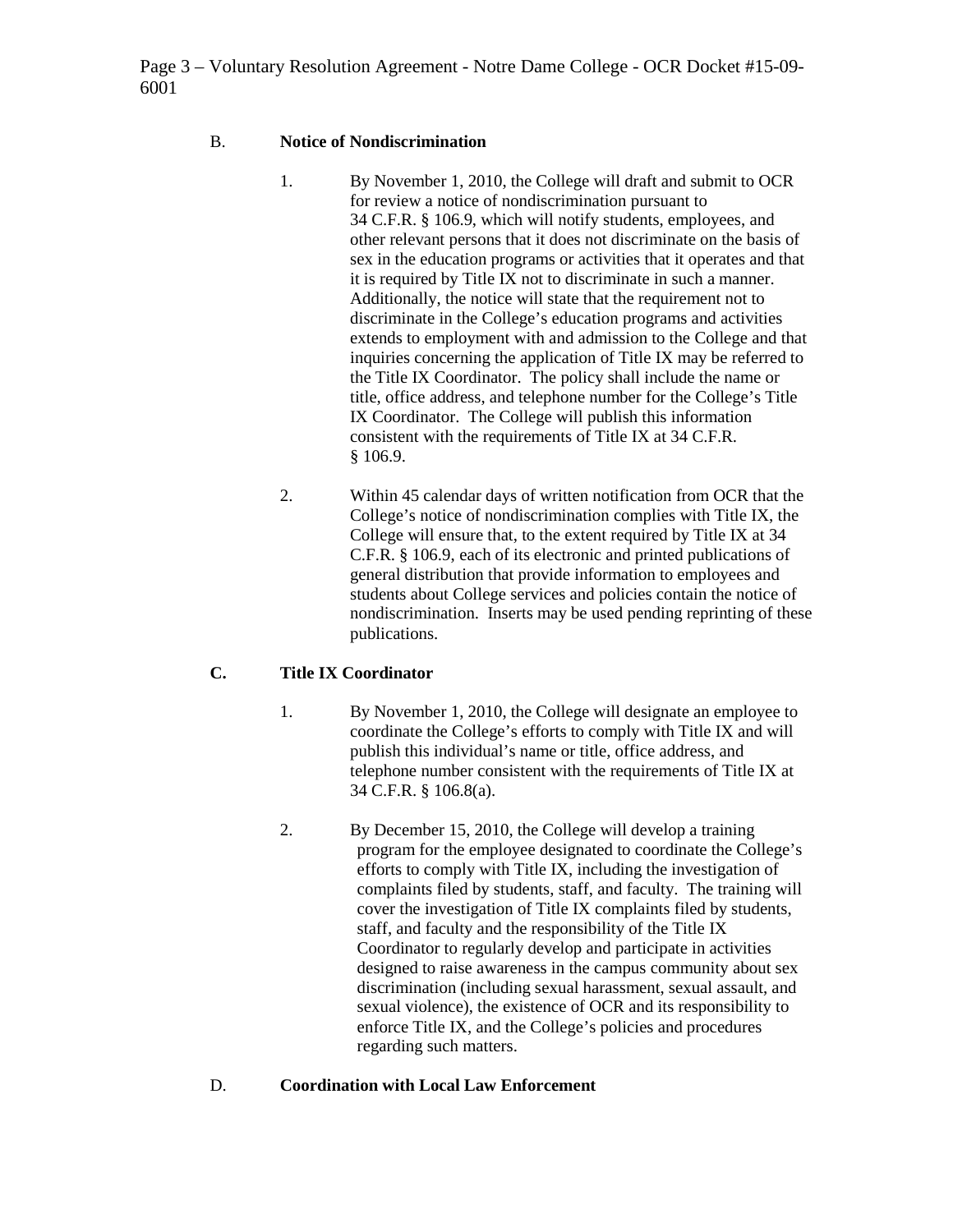Page 4 – Voluntary Resolution Agreement - Notre Dame College - OCR Docket #15-09- 6001

> 1.Upon receipt from OCR or by November 1, 2010, whichever is latest, the College will forward to the South Euclid Police Department OCR's letter regarding the College's Memorandum of Understanding (MOU) with the SEPD on law enforcement and investigative operations as it relates to the College's obligation to investigate Title IX complaints of sexual harassment, including sexual assault and sexual violence. The letter will memorialize OCR's consultation with the Cuyahoga County Prosecutor's office regarding the following: (1) that in instances where conduct of a sexual nature is involved, the College only is required to suspend its fact-finding process under Title IX during a police department's initial evidence gathering process to determine if criminal charges will be prosecuted; (2) that upon notification from local law enforcement that it has completed its evidence gathering process, the College may resume its fact-finding portion of its Title IX investigation; and (3) that during the pendency of the initial evidence gathering by the police, the College is not precluded from providing witnesses with information about their Title IX rights or resources for victims or taking such interim actions as may be necessary to ensure the safety of any victims and the campus community. The College may choose to share OCR's letter with other local law enforcement agencies.

#### **E. Title IX Training for Title IX Coordinator and College Personnel**

- 1. By January 31, 2011, the College will schedule OCR Cleveland staff to assist the College in providing Title IX training to its Title IX Coordinator, any other coordinators, and any College officials and administrators who will be directly involved in processing, investigating and/or resolving complaints of sex discrimination, sexual harassment, sexual assault, or sexual violence, or who will otherwise coordinate the College's compliance with Title IX. The College's portion of the training will cover the College's new grievance procedures for Title IX complaints and will provide attendees with instruction on recognizing and appropriately addressing allegations and complaints pursuant to Title IX. The training provided by OCR will cover sex discrimination, including sexual harassment/assault and violence, and the College's responsibilities under Title IX to address allegations of sexually inappropriate behaviors, whether or not the actions are potentially criminal in nature and to ensure that victims of sexual offenses that are criminal in nature are aware of the College's Title IX obligations and its Title IX grievance procedures. Additionally, the OCR training will include instruction on how to conduct and document adequate, reliable, and impartial Title IX investigations, including the appropriate legal standards to apply in a Title IX investigation (which differ from a criminal investigation),. Finally, the College's portion of the training will include information on the link between alcohol abuse and sexual harassment/sexual violence and best practices to address that link.
- 2. By January 31, 2011, the College will schedule OCR Cleveland staff to assist the College in providing Title IX training to all administrators, professors, instructors, residential assistants,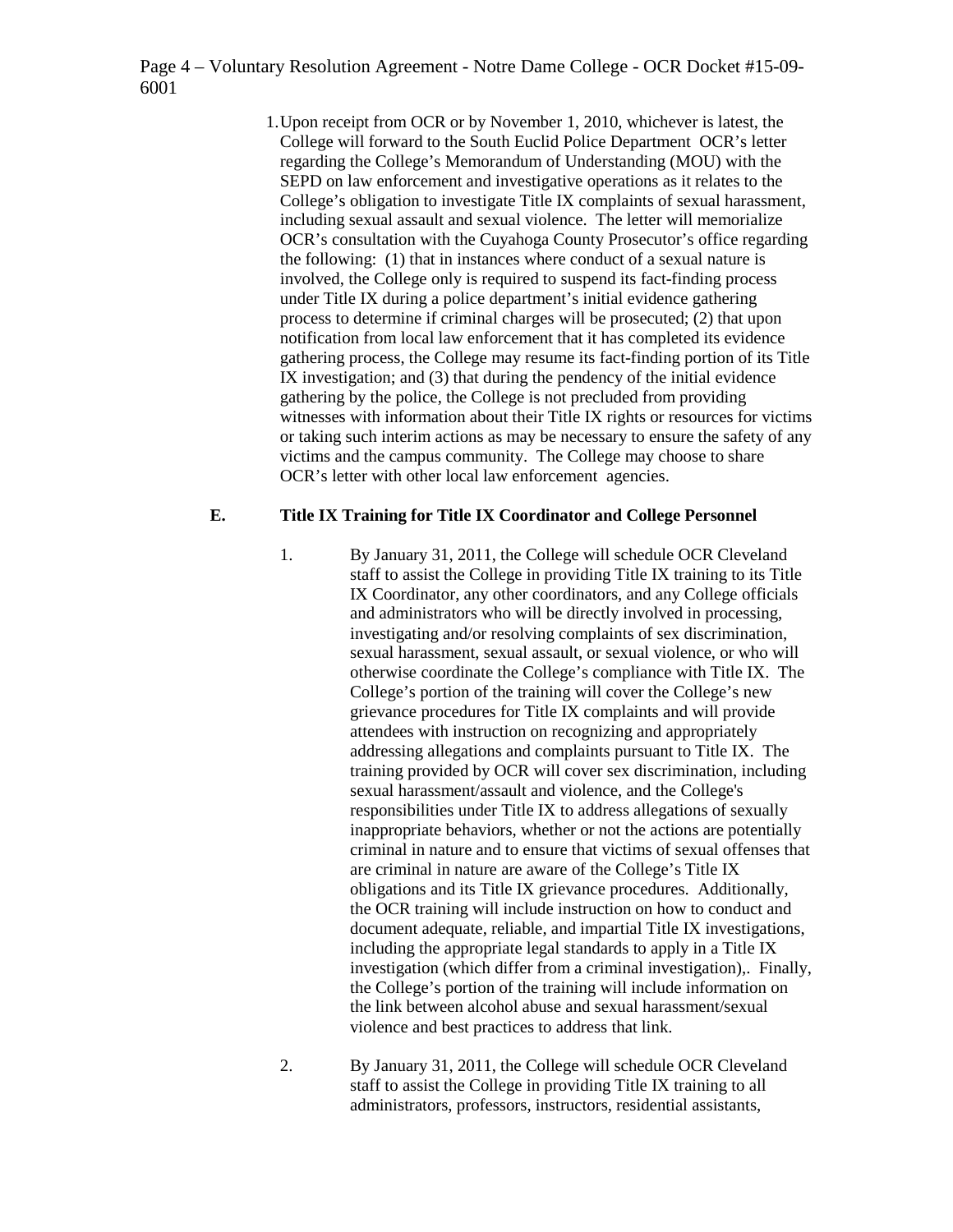Page 5 – Voluntary Resolution Agreement - Notre Dame College - OCR Docket #15-09- 6001

> coaches, and other staff who interact with students on a regular basis. The training will provide attendees with essential guidance and instruction on recognizing and appropriately addressing allegations and complaints of sex discrimination, including the differences between sex discrimination, sexual harassment sexual assault, and sexual violence and an understanding of the College's responsibilities under Title IX to address allegations of sexually inappropriate behaviors, whether or not the actions are potentially criminal in nature. In addition, the College's portion of the training will cover the College's new grievance procedure for Title IX complaints.

3. By August 1, 2011, the College will develop an ongoing Title IX training program to provide staff and faculty with adequate training each year, which program could consist of one more indepth training session plus a refresher. The goal of the training will be to provide College staff and faculty with information about any changes to the law, College policy, and College practices in this area.

#### **F. Student-Focused Remedies**

- 1. By November 1, 2010, the College will develop and submit to OCR for its review material available to students on sexual harassment and sexual violence, to be distributed to students during orientation and upon receipt of complaints of sexual harassment and sexual violence. The material will contain information on what constitutes a sexual assault, what to do if you have been the victim of sexual assault, and contact information for on and off-campus resources for victims of sexual assault. In addition, the College will include information on how to file a complaint of sexual assault with the College, how to file a separate complaint of sexual harassment with the College, the name and contact information for the College's Title IX Coordinator(s) and a description of the Title IX Coordinator's role, information on how to obtain counseling and academic assistance in the event of a sexual assault, and information on what interim measures can be taken if the alleged perpetrator lives on campus and/or attends classes with the victim.
- 2. By February 28, 2011, the College will create and charge a campus focus group consisting of representative leaders from the student community (e.g., women's groups, athletes, residential assistants, fraternity and sorority leaders, etc.) and College officials with providing input regarding strategies for ensuring that students understand their rights under Title IX, how to report possible violations of Title IX, and are aware of the College's obligation to promptly and equitably respond to Title IX complaints. The campus focus group will provide input to the Dean of the Office of Student Affairs regarding the strategies identified. Taking into consideration the campus focus group's input, the College will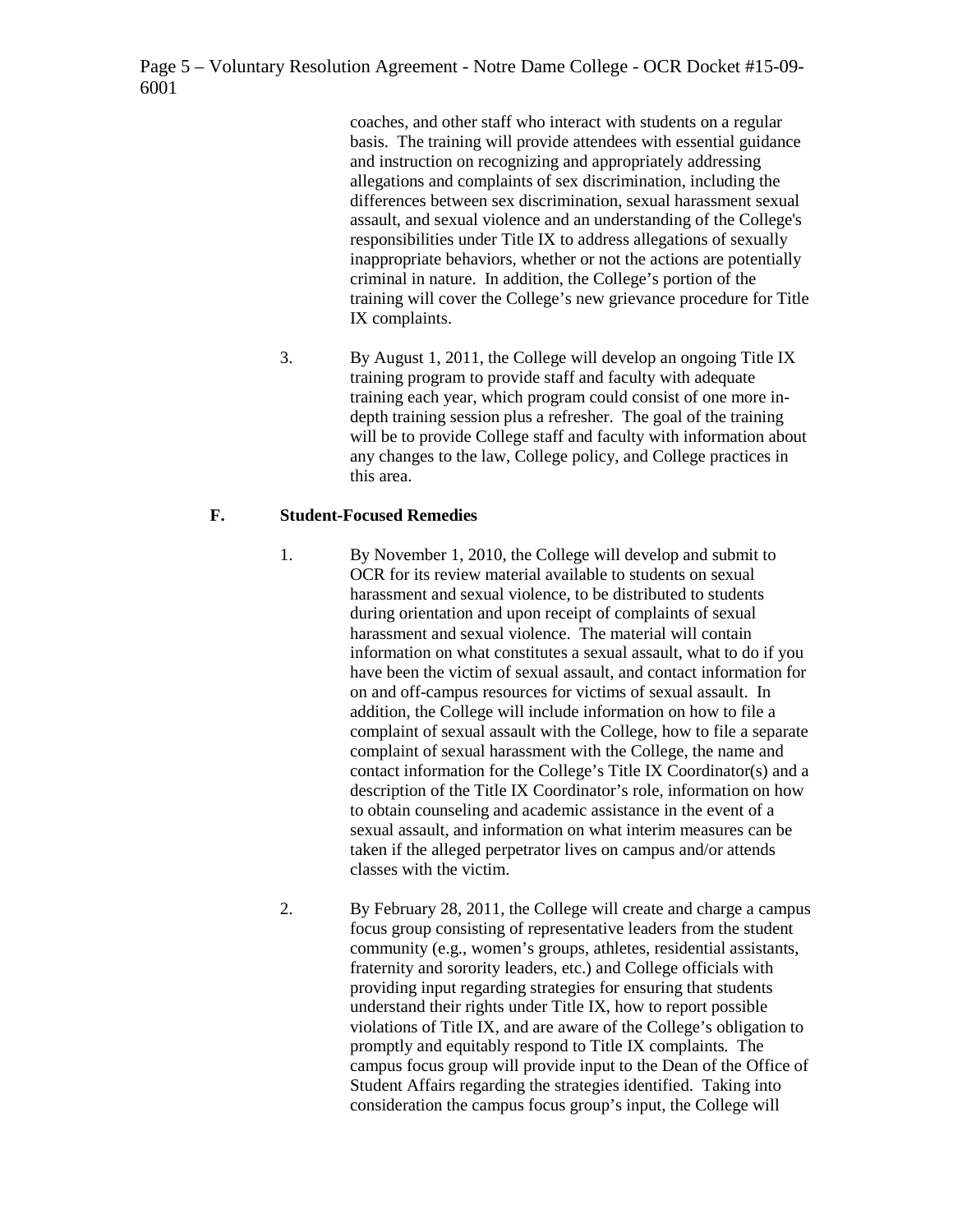Page 6 – Voluntary Resolution Agreement - Notre Dame College - OCR Docket #15-09- 6001

> offer a series of informational session(s) that the College will provide to students to ensure that they are aware of the College's prohibition against sex discrimination and sexual harassment, including sexual assault and sexual violence; can recognize such sex discrimination and sexual harassment when they occur; and understand how and with whom to report any incidents of sex discrimination, including sexual harassment, sexual assault, and sexual violence. In addition, the sessions will cover the College's updated grievance procedures for Title IX complaints, as well as a general overview of what Title IX is, the rights it confers on students, the resources available to students who believe they have been victims of sexual harassment, sexual assault, and sexual violence, and the existence of OCR and its authority to enforce Title IX. These sessions will be provided as part of the annual student orientation for new and returning students and annual residence life orientation for students residing in campus housing.

- 3. By November 1, 2010, the College will review its campus police records for the 2009-2010 school year and, for any complaint of sexual assault/sexual violence that was treated solely as a criminal matter and/or where the Title IX Coordinator was not involved, the College's Title IX Coordinator will review the matter to determine whether sexual harassment occurred in violation of Title IX and whether the remedies were effective in making the victim whole. If not, the College will promptly take measures, should the victim still be enrolled as a student, to ensure the sexual harassment was fully and effectively addressed.
- 4. By June 11, 2011, and again at the end of the 2011-2012 and 2012- 2013 school years, the College will conduct a climate check or series of climate checks with students on campus to assess the effectiveness of steps taken pursuant to this agreement or otherwise by the College, to ensure a campus free of sexual harassment, in particular sexual assaults and sexual violence. This climate check may be accomplished through a written or electronic survey, provided that students receiving the survey also are notified of a contact person, such as a counselor, should they wish to discuss this issue in person. If this method is selected, the written survey must be provided to OCR for review and approval prior to its use. Information gathered during these climate checks will be used to inform future proactive steps taken by the College.

#### II. **Reporting Requirements**

OCR will monitor the College's implementation of each item of this agreement until such time as OCR has obtained sufficient evidence to demonstrate that the College is in compliance with the provisions of Title IX applicable to this compliance review. OCR will not close the monitoring of this compliance review until it determines that the College is in full compliance with the provisions of Title IX that are applicable to this review. In addition to the monitoring provisions set forth herein, during its monitoring of this agreement OCR will visit the College, interview College staff and students, and request such additional reports or data as are necessary for OCR to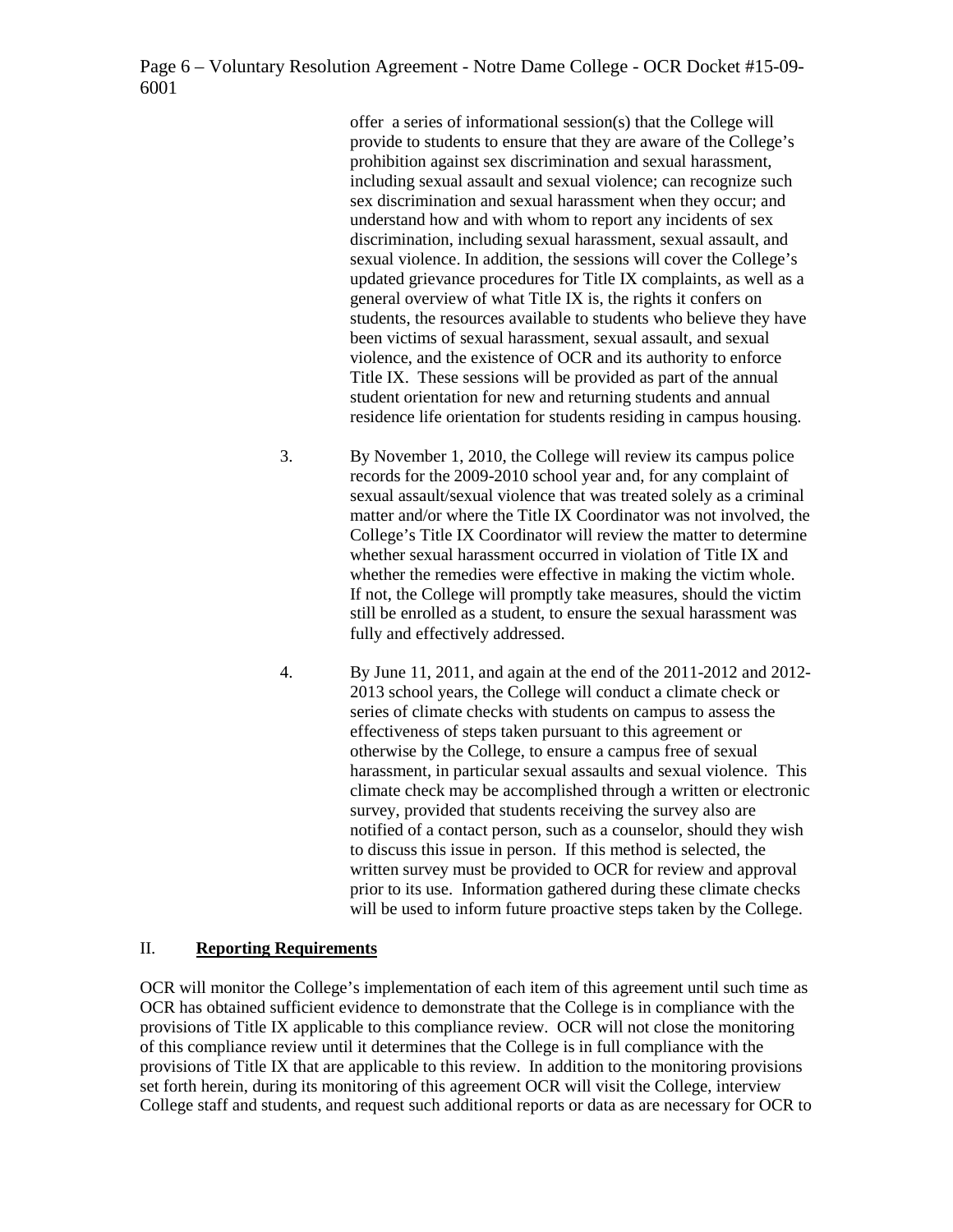# Page 7 – Voluntary Resolution Agreement - Notre Dame College - OCR Docket #15-09- 6001

determine whether the College has complied with the terms of this agreement and with the provisions of Title IX that are applicable to this review. The aforementioned actions are being taken pursuant to OCR's statutory authority and are not intended to imply that the College is currently in noncompliance with Title IX. To the contrary, as noted above, the College asked to voluntarily resolve this review prior to the completion of OCR's investigation and any compliance findings being reached under Title IX.

# • **Grievance Procedures**

- a. By November 1, 2010, the College will submit to OCR for its review and comment its Title IX grievance procedures referenced in item A (1) above.
- b. Within 45 calendar days after OCR's approval of the Title IX procedures referenced in item A (1) above, the College will provide OCR with documentation that it has implemented item A(2) above, including copies of the written notices issued to students and employees regarding the new Title IX procedures and a description of how the notices were distributed; copies of its revised student and employee handbooks; and a link to its webpage where the revised Title IX procedures are located.
- c. By June 18, 2011, June 18, 2012, and June 18, 2013, the College will submit to OCR copies of all Title IX grievances filed under the new grievance procedure, by or on behalf of students, alleging sexual harassment, including allegations of sexual assault and sexual violence, during the 2010-2011, 2011-2012, and 2012-2013 school years, respectively. The College will provide OCR with documentation related to the investigation of each complaint, such as witness interviews, investigator notes, evidence submitted by the parties, investigative reports and summaries, any final disposition letters, disciplinary records, and documentation regarding any appeals. If no Title IX grievances were filed during the year in question, the College will so notify OCR in writing.

## • **Notice of Nondiscrimination/Title IX Coordinator**

- d. By November 1, 2010, the College will provide OCR with a copy of the College's Title IX notice of nondiscrimination referenced in item B (1) above and the name and title of the Title IX Coordinator pursuant to item C(1).
- e. Within 90 calendar days of OCR's approval of the College's notice of nondiscrimination, the College will provide OCR with documentation that it has implemented item B(2) above, including copies of any printed publications, and web links to any electronic publications containing the notice.
- f. By December 15, 2010, the College will provide OCR with a copy of the Title IX Coordinator training program developed pursuant to item C(2) above.
- g. By June 18, 2011, the College will provide OCR with documentation regarding any events it has held to raise Title IX awareness on campus. This documentation will include a description of each event, the names and titles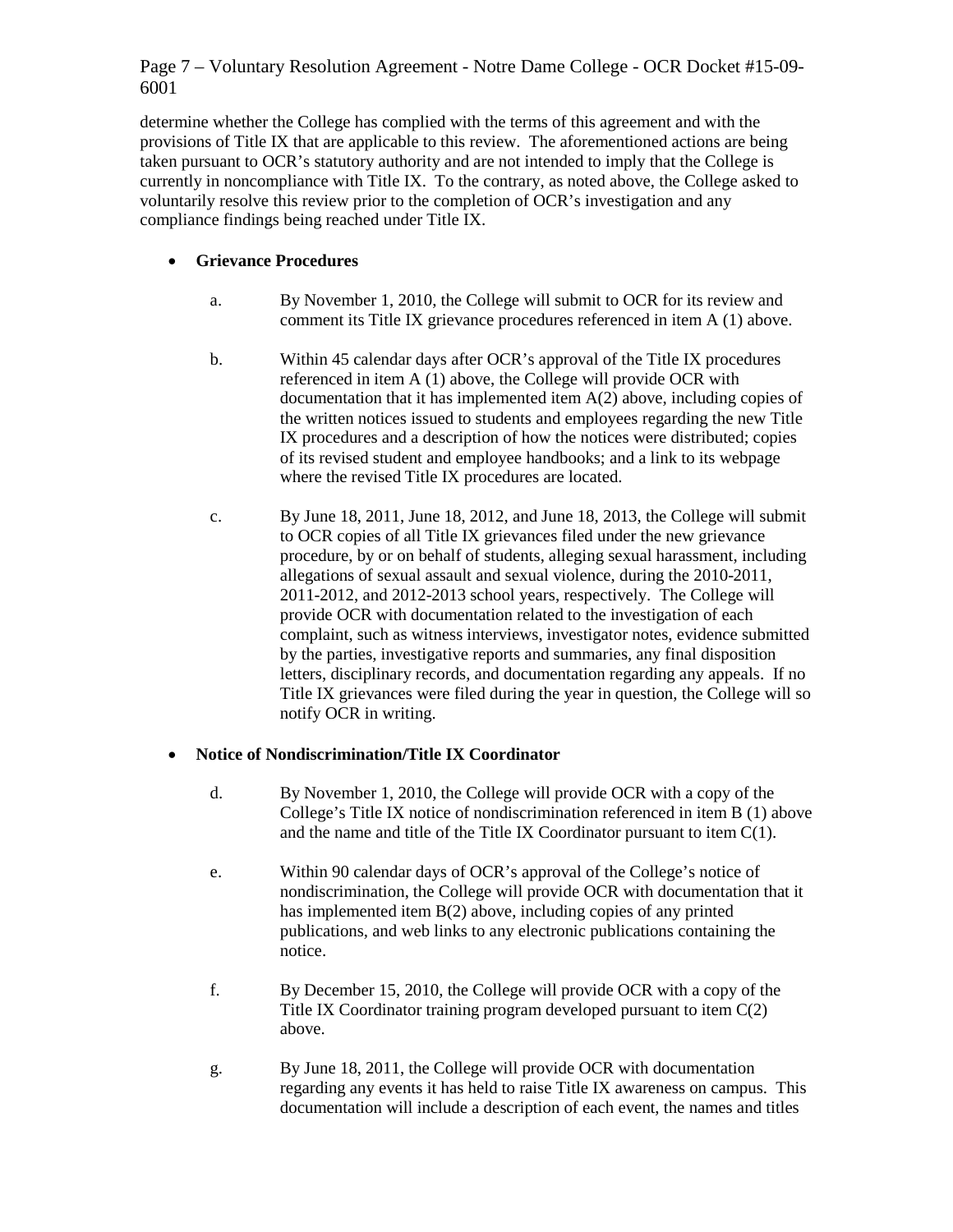Page 8 – Voluntary Resolution Agreement - Notre Dame College - OCR Docket #15-09- 6001

> of the individuals who organized the event, information and documentation regarding who was invited to attend the event, copies of any materials used to publicize the event, copies of any materials distributed at the event, and an estimated head count of the number of people in attendance.

#### • **Memorandum of Understanding and Coordination With Local Law Enforcement**

h. By November 1, 2010, the College will provide OCR with documentation that it forwarded to the South Euclid Police Department OCR's letter regarding coordination with local law enforcement pursuant to item D above.

## • **Staff Training**

- j. By February 15, 2011, OCR and the College will have provided the training required by item  $E(1)-(2)$  and the College will provide verification to OCR that the training materials used during these training sessions were disseminated to any individuals covered by  $E(1)-(2)$  who were unable to attend the training session(s), including the names and titles of the individuals who received the information.
- k. By August 1, 2011, the College will submit to OCR for its review and approval its newly developed Title IX training program in accordance with item E(3) above.

## • **Student-Focused Remedies**

- l. Within 60 calendar days of OCR's approval of the material referenced in item F(1) above, the College will provide OCR with documentation that it has implemented item F(1) above, including a link to where the material is posted on the College's website, and the College offices that will be responsible for distributing the material upon receipt of a complaint of sexual harassment and/or sexual violence.
- m. By February 28, 2011, the College will provide OCR with documentation that it has implemented item F(2) above, including a list of names and titles of the members of the campus focus group, the dates of and copies of any minutes of campus focus group meetings, a copy of the campus focus group's recommended actions, and a detailed description of each informational session held by the College, the date(s) the sessions were held, the names, titles and qualifications of the individuals who led the informational sessions, and copies of any written materials distributed during the sessions.
- n. By November 1, 2010, the College will provide documentation demonstrating implementation of item F(3) above.
- o. By June 18, 2011, 2012, and 2013, the College will provide OCR with documentation demonstrating implementation of item F(4) above, including summaries of the information obtained and proposed actions based on that information.